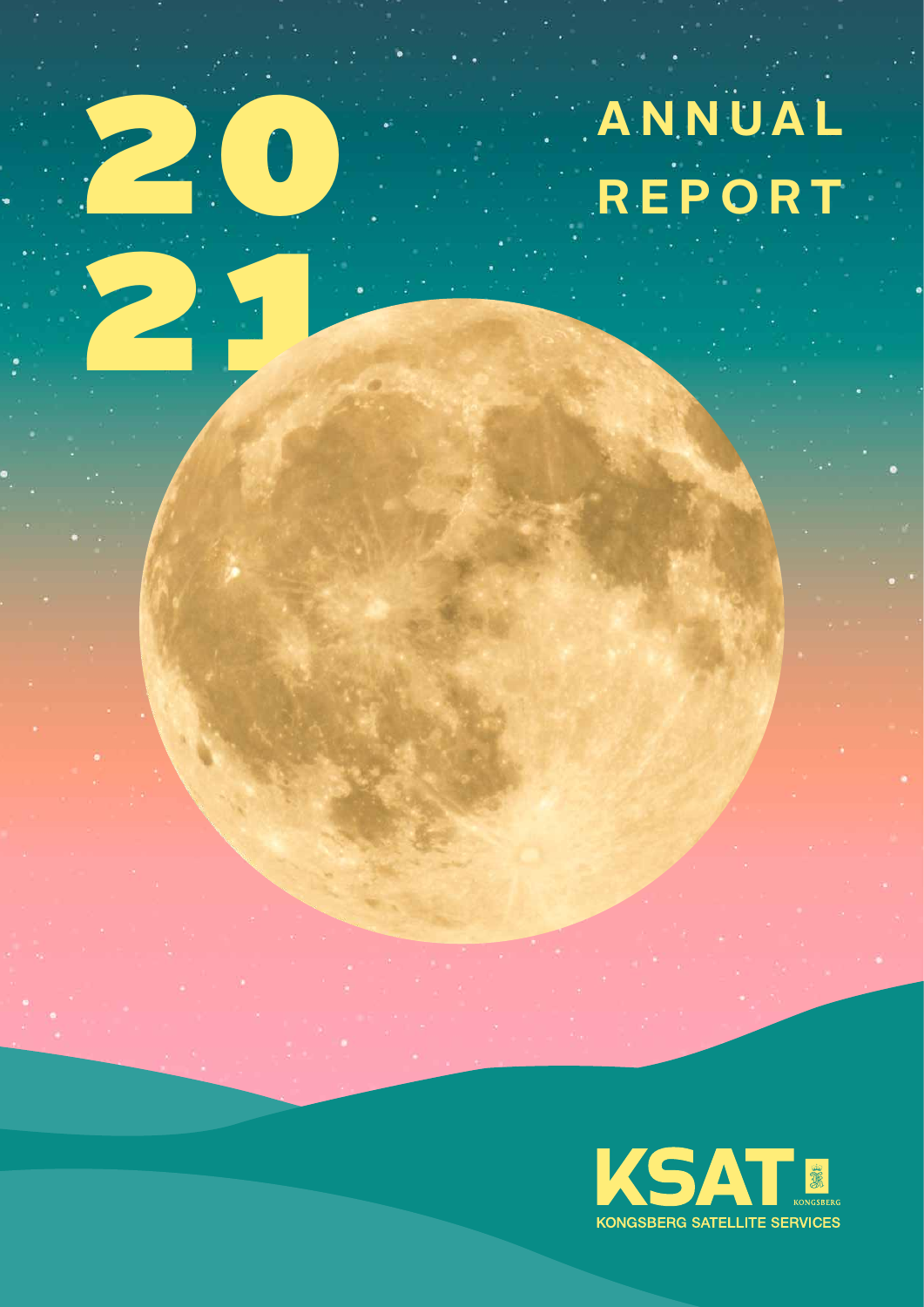"Man must rise above the Earth – to the top of the atmosphere and beyond – for only then will he fully understand the world in which he lives." Socrates ca. 450 B.C.

**A strong operational** focus to ensure service deliveries to all our customers, a dedicated, unified commercial team and last but not least strengthened and unified service development -the restructuring we did in the beginning of 2021 is starting to take effect. We have focused our activities and we are creating world leading products as baseline for our services. A record number of 1 million passes was supported. 39 LEOP supports with a total of 85 different missions indicates the leading position of our ground station services. More than 10.000 users have signed up and are using the Norwegian International Climate and Forest Initiative (NICFI) satellite data program that we have developed together with our partners.

**The strong focus** on service development has continued. The KSAT DevOps team and KSATlite team are implementing next generation systems enabling edge computing and cloud interfacing of all our antenna systems. Working with cloud-based solutions and systems that are increasingly sw based are inevitable. The KSAT development team is taking a leading role automizing ground station operations. It is interesting to note that 5% of the 47.000 passes provided on the KSATlite network in December was automatically recovered after automatic detection of anomalies.

**The pandemic did** effect us for the most part of 2021. I am pleased that KSAT made it through the year with no major impacts on our operations and deliveries. Thanks to the dedication of our staff combined with a strong focus on infection prevention and control, there were no disruptions in our operations due to COVID. I'm therefore particularly pleased to report that we installed and operationalized a total of 65 antenna systems in 2021. Out of which 30 was installed at our Svalbard station alone and we have the first optical ground station in place in Greece.

**Compliance and sustainability** have always been important for us at KSAT. What we do matters in the international quest to save the environment. Our rainforest monitoring program (NICFI) is one example, our effort towards next generation maritime services is another. In 2021 we increased our effort to develop new services to combat illegal fisheries. We are combining new sensors and AI based techniques in new services that can monitor and hopefully prevent illegal, unreported and unregulated (IUU) fishing through an effective dark target identification service. Globally the market for maritime surveillance is increasing as the number of satellites with adequate sensors are increasing. Through our combined effort we have been addressing that market and strengthened our position.

**We are living** in a dynamic world and the landscape is constantly changing. I believe in strong partnerships and innovative approaches. As I see it this is becoming increasingly important in the years to come. A global world is becoming more unified, and we'll have to work together to develop sustainable, unified services. Strategic partnerships and long-term involvement is crucial to achieve this. Sustainable operations and services is a pre-requisite for mission success.

**We Connect Space and Earth**. It is not about the number of antennas alone. It is about integrated services with a customer focus. With a strong attention to our environmental footprint and commitment to the UN sustainability goals, we will continue to offer services for the better good of the planet. Space based information is an indispensable tool for climate and environmental monitoring and control. We'll continue to focus on those, and we'll support satellite missions through an integrated architecture, serving the entire value chain where Connecting Space and Earth is a key component.

## President's Message







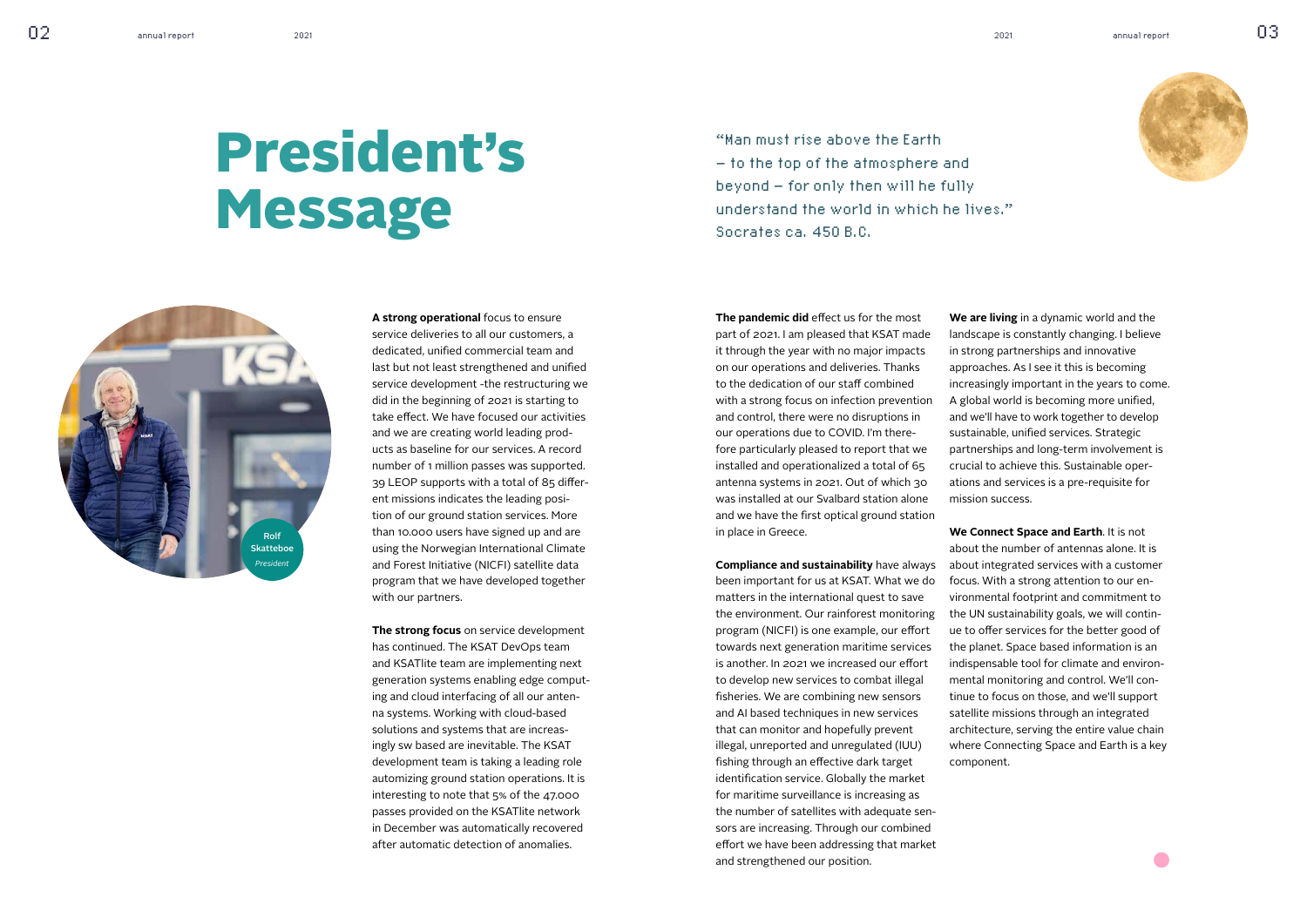## Going Green

**At Svalbard the** annual power consumption is 4 230 MWh, all produced by the towns coal-fueled power plant. Recent studies have shown alternative energy sources can be used even in the Arctic and in Antarctica. An efficient, modern solar cell panel does not need direct sun light, it produces power even using ambient indirect light.

**In addition, a** snow-covered surface has an even higher potential than from a snow free terrain. In 2021 we initiated a pilot project where we installed solar cells on some of our radoms to determine the energy production. A total of 25 solar panels with a designed capacity of 2876 kWh/year was installed and the production is measured.

**Storage of energy** is a challenge when you are basing the production on alternative sources like sun and wind. Battery capacity is not sufficient, and alternatives means like using hot water reservoirs has to be investigated as well.

**However, at an** Arctic location where the daylight is gone for four months of the year, hybrid solutions are needed.

**We are therefore** also testing small windmills capable of producing significant amount of power in parallel. The windmills are designed for Arctic operation and are not the types that causes interference on the satellite operation. Furthermore, hydrogen-based solution will be investigated as will the potential impact a large solar array park may have on the operations. In particular will reflection and interference be analyzed.

**K** SAT has delivered Ground Station as<br> **A** a Service (GSaS) since 1968 and has an unprecedented history and experience in satellite data reception and control. The antenna park at Tromsø Satellite station has grown significantly since the start.

**Even though our operations don't produce** a large carbon footprint, we want to be in the forefront developing sustainable operations in the "green and digital" shift.

**At our station** in Antarctica (TrollSat) the situation is even more challenging. A total of 520 000 liters of fuel is consumed every year to run the generators producing 1 236 000 kWh. Out of this 120 000 liters is used for transportation of diesel fuel from the Ice shelf to the station. It is obvious that every kWh produced by alternative means has a great impact on cost of operation and the carbon footprint. In the coming season solar cells will be installed in antarctica as well as a demonstrator.

**Ground stations in** the Arctic cannot be entirely run on alternative, non-fossil fuel. The dark period of the year and redundancies in case of emergencies must be covered with traditional means. However, implanting alternatives as to the largest extent possible will reduce the carbon footprint and be a first step towards «Going Green».





**KSAT has increased** its global footprint and more than 260 antennas are today located at the company's 26 locations worldwide.

**Elaborate models can** be applied to determine the carbon footprint of a given activity. Manufacturing of antennas and related equipment causes carbon emission,

so does shipping and transportation. We believe there are opportunities to reduce our operational emissions, particularly with regard to antenna construction and operation, through shifting from air freight to sea freight for 85% emissions savings in transport. Furthermore, carbon-intensive materials such as concrete, steel & aluminum represent nearly 15% of Green House Gas (GHG) emissions, and are heavily used in antenna pads and structures and thus have opportunities for recycled or composite alternatives to reduce consumption.

**Ground station operation** requires energy. At our facilities at Svalbard and in Antarctica it's coal based and diesel-based energy. However, in Tromsø our electricity is based on hydro-power and is as green as it can get, for the time being.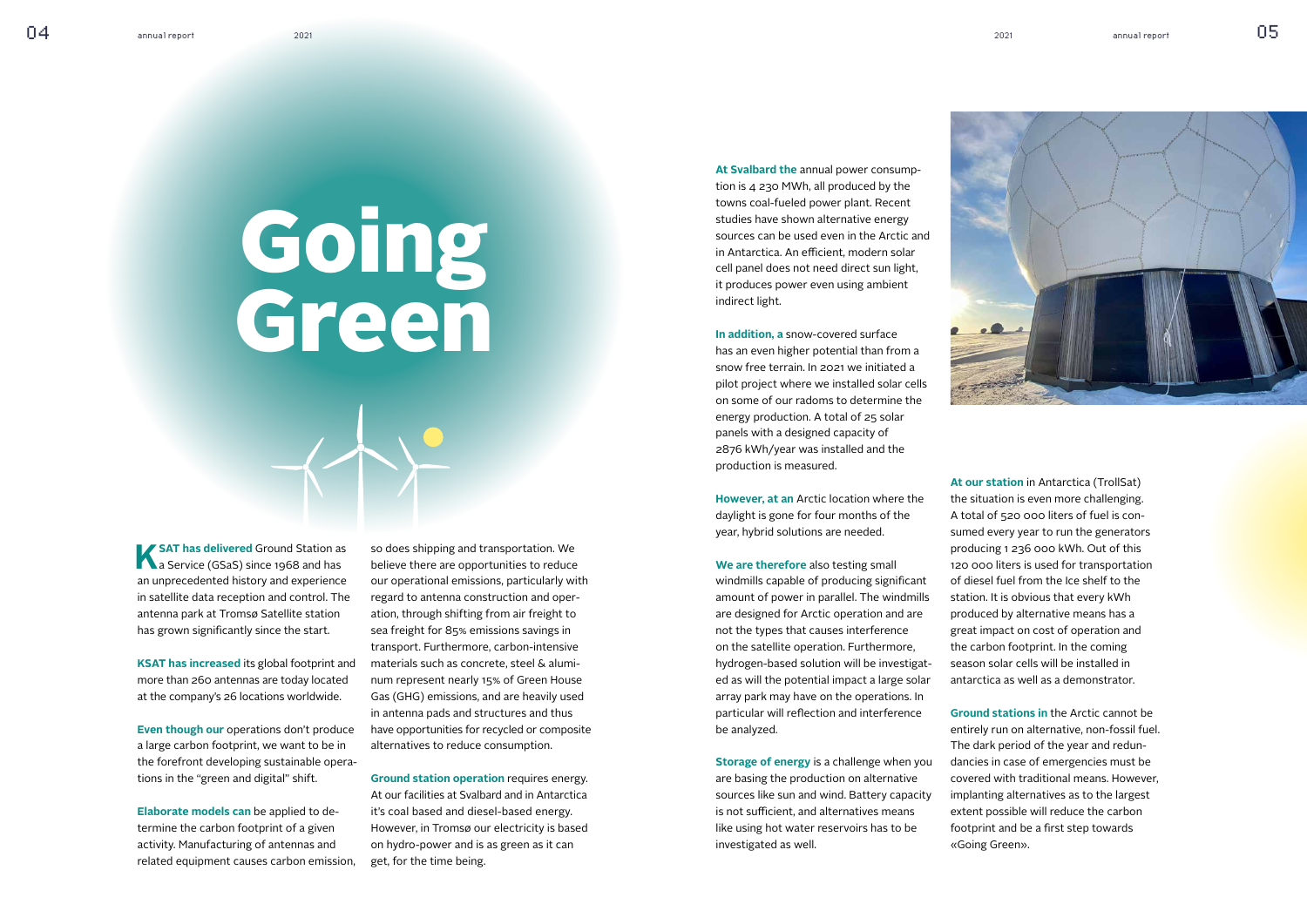#### **Building from the Google Lunar XPRIZE,** government agencies and commercial companies alike are putting forth inspiring missions to reach for such heights once again. Innovative new technologies are enabling exploration of cis-lunar space, the lunar surface, and beyond. At such distances, reliable communication solutions are essential for mission success. KSAT is the global leader in reliable communications – we connect space and earth.

Between now and 2030, up to 140 missions are expected to launch to destinations above 30,000 km and within 2,000,000 km, including to the lunar surface. Each of these ambitious missions needs ground station communications. NASA and other government agencies have relied on their own ground station resources for many years, but that is changing. Today we see huge opportunities for commercial ground solutions and we are already winning contracts to support these new missions.

**KSAT is excited** to support the Intuitive Machines lunar lander as part of NASA's Commercial Lunar Payload Services (CLPS). **KSAT is enhancing our network to serve** this growing market. First, we are enabling streamlined access to the world's largest multi-mission space communication network via common machine-to-machine interfaces, including KSAT owned and partner ground stations, as well as and other communication nodes. Next, we are deploying purpose-built antennas to serve the demanding needs of lunar missions. These large 18-meter+ antennas are designed for compatibility with NASA's Near Space Network (NSN) requirements. Being a current provider for the NSN, along with the demand from our customers and growing mission pipeline, drives us to continue investing in the expansion of our ground

CLPS has a pool of providers developing capabilities for lunar missions, addressing challenges such as in-situ resource utilization (ISRU), power, and advanced communication systems. KSAT is also part of ESA's lunar initiatives such as Moonlight, which aims to provide sustainable lunar data-relay services. We are proud to be part of enabling an ambitious vision, sustainable human presence on the lunar surface and a robust cislunar economy.

**KSAT is leading** the industry, leveraging our world class expertise in satellite communications and creating a commercial unified solution for lunar missions. Our vision is a hardware agnostic, customeroriented network. Whether it be RF or optical communication links performed from an astronomical body or a relay satellite, we will integrate these capabilities to offer turn-key solutions. From launch and LEOP, through lunar transfer, lunar landing, and even return to Earth our lunar network solution is designed for a sustainable future and market growth. We are here to help connect humanity with further inspiration from a common vision for lunar exploration.



network to address market needs. We have the KSAT Global Hosting Team already engaged in finding optimum locations for these KSAT-owned antennas.

## Reaching for the Moon and Beyond

Throughout history, humankind has been fascinated by the Moon and the way it connects us. With the last Apollo missions in 1972, half a century has passed, but the moon is once again in focus.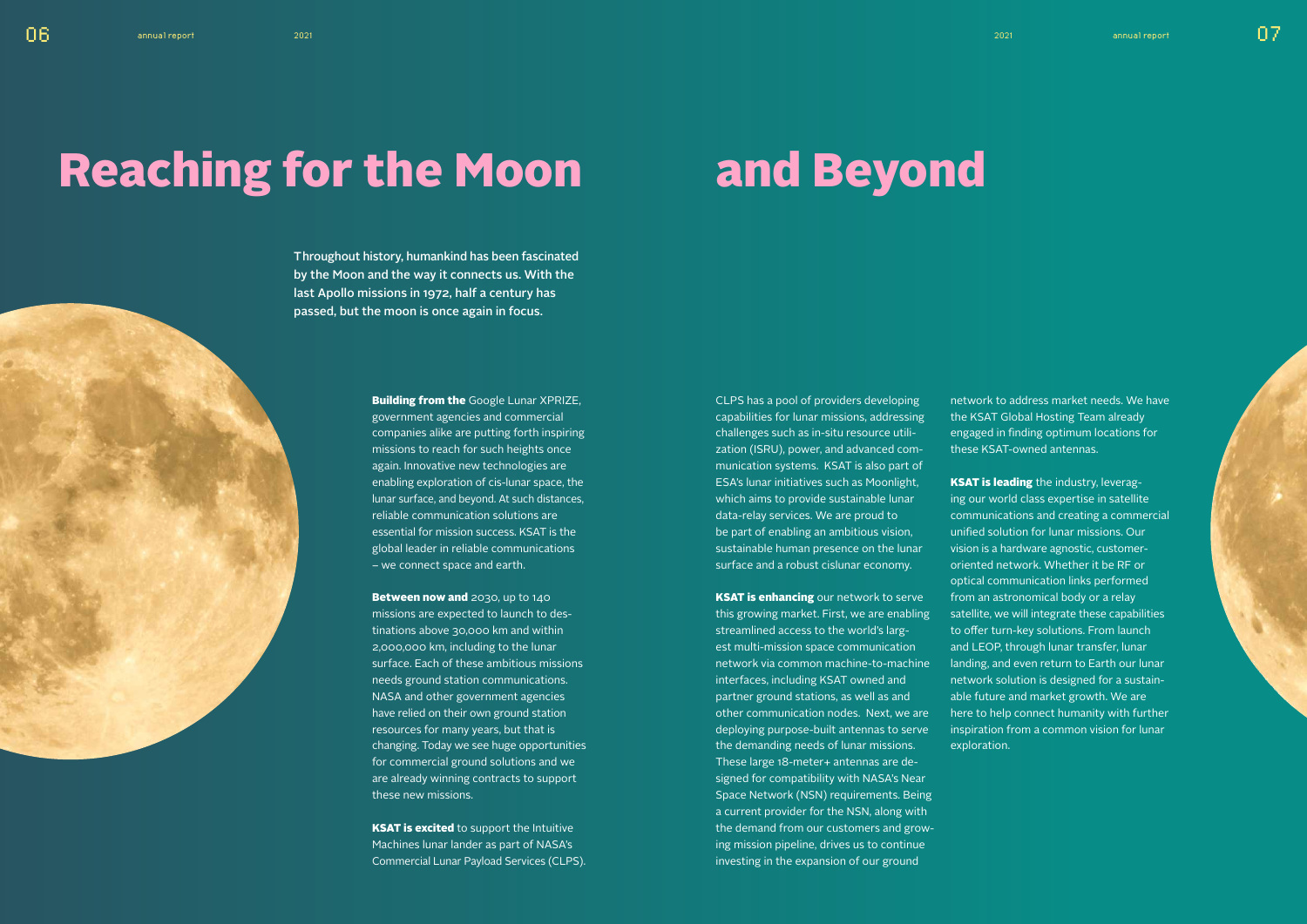**Satellite based maritime** oil spill detection was pioneered by KSAT in the mid-1990s. In the early 2000s the oil spill detection service was expanded both with the number of satellites and larger geographical coverage.

KSAT has been responsible for the operational oil spill detection in Norwegian Water since the initial research cooperation between KSAT, FFI and the Norwegian environment agency.

*Oil spill detected in SAR and OPTICAL satellite data. The relative thickness has been calculated from the SAR image (displayed in red) and is layed over the optical Sentinel-2 detection. (Contains modified Copernicus data 2021)*

The first CSN service was an oil slick and vessel detection service based on Synthetic Aperture Radar (SAR) satellites with efficient capabilities to detect, track and monitor maritime oil spills in European waters.

Later EMSA became the entrusted entity responsible for implementing the Copernicus Maritime Surveillance (CMS) service under a delegation agreement with the European Commission. The CMS service provides satellite images and value-added services to support a better understanding and improved monitoring of human activity at sea for a range of applications.

#### **Examples of services offered by EMSA and operationally performed by KSAT include:**

The process led to the establishment of the European-wide CleanSeaNet (CSN) service in 2007. It was made available to all member states as well as authorities in EU and EFTA.

- Border and customs control monitoring to Frontex (The European Border and Coast Guard Agency)
- Fisheries control to ECFA (The European Fisheries Control Agency)
- Ice monitoring to support safe navigation for vessels operating in the Arctic.

EMSA and KSAT is also providing maritime surveillance support to international organizations globally in consultation with and based on the approval of DG-GROW and the European External Action Service (EEAS).

Since the start, the CSN and CMS services organized by EMSA, have relied on service provisioning from KSAT. EMSA has played an important role as the coordinating entity in procurement of Earth Observation (EO) services, procurement of satellite imagery licenses, by fusing complementary sources of information and as a link between the service providers and end-users of the services.

**Through competitive procurement of the operational analysis services, EMSA has been an important driver for the services** 

The European Parliament and the Council adopted in 2005 a directive in response to pollution caused by marine vessels. The directive established penalties, including criminal offenses, for the improper dumping of ship waste. EMSA was tasked to work with European nations to implement efficient and common technical solutions that could enforce the directive.

#### **by pushing the boundaries with regards to delivery times and satellite utilization.**

The KSAT oil spill and vessel detection services have through a continuous technical development, evolved into extremely efficient state-of-the art-EO analysis services provided both to EMSA and offered commercially on a global scale.

#### The KSAT SAR-based services offered to EMSA have been ranked as the number 1 technical solution in all the competitive tenders from EMSA since the start of the CSN in 2007.

Our EO services draw on the largest and best-positioned network of satellite ground stations in the world, through which imagery of any point on the globe can be acquired and delivered in Near Real-Time (NRT).

With unique capabilities to regularly monitor very large areas through both clouds and darkness, satellite-based SAR has proven to be an extremely efficient sensor to detect oil slicks, vessels and ice. As a multi-mission provider, KSAT is able to capture and process imagery in-house from all the SAR satellites suitable for maritime Earth Observation services.

The services provided by KSAT to EMSA, are based on semi-automatic service production chain handled 24/7/365 by expert analysts. This semi-automatic approach has over many years proven to give the best trade-off between efficiency and quality.

**KSAT continues to push the evolution of the EO based services by leveraging the vast experience and data archives to develop even more efficient and precise AI/ML based algorithms to detect, track and classify oil slicks and vessels.** 



**In 2021 KSAT provided image acquisition, processing and analysis based on 2766 SAR scenes to The European Maritime Safety Agency EMSA within 30 minutes after image acquisition. This accounted for more than one third of all EO services provided by EMSA to its users.**

## Pushing the limits for Maritime Safety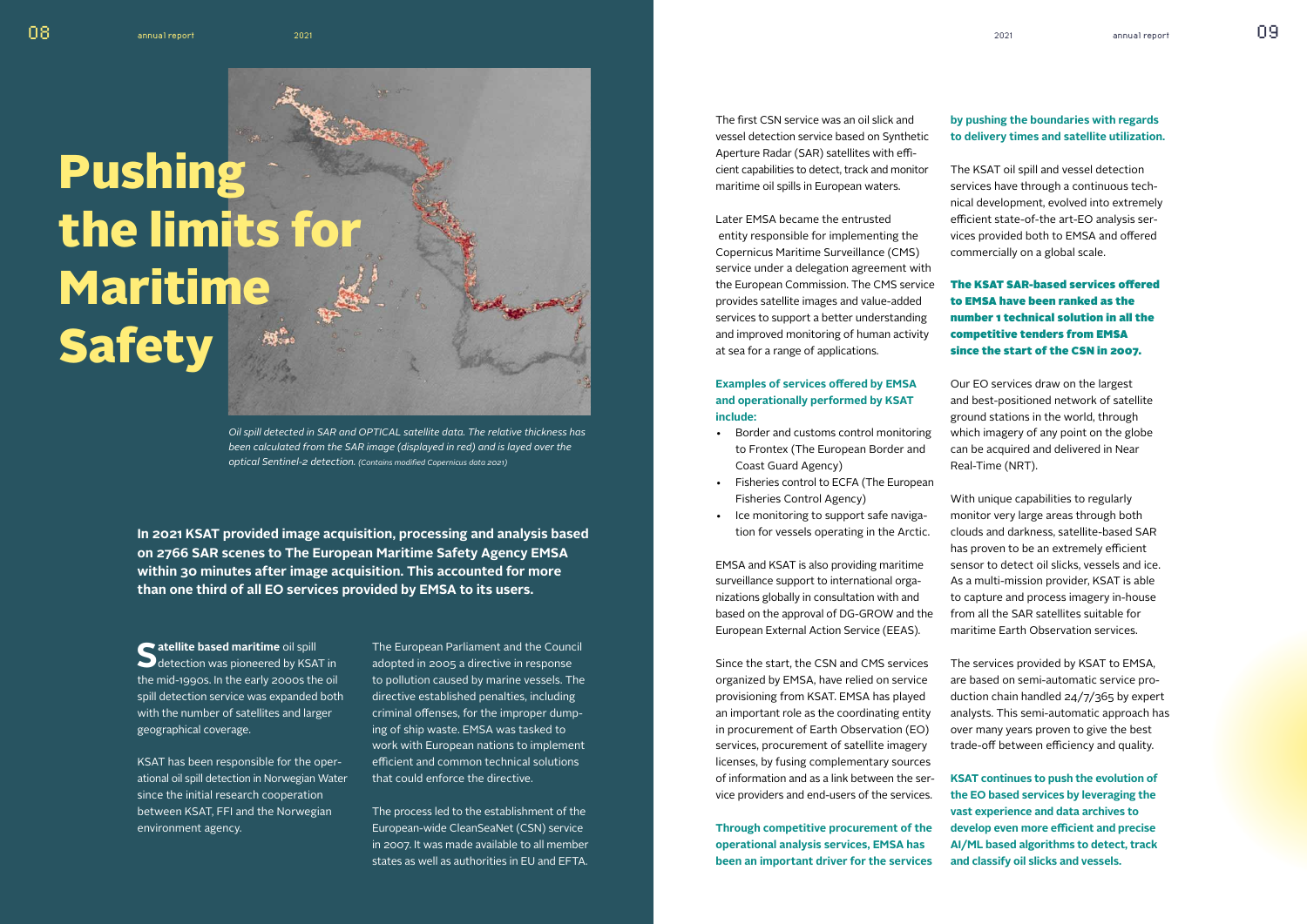## March:

- → All-time high 52 000 passes in March.
- → Axelspace and KSAT expand their partnership.<br>
→ KSAT to support the EUMETSAT EARS System.
- 
- → KSAT supporting women in Space industry with conference scholarships.

### June:

- → KSAT using satellite data and Machine Learning to detect icebergs to improve safety in the Arctic.
- → KSAT to support Intuitive Machines' missions to the moon.
- → Oil spill detected in Sri Lanka by KSAT.
- → Ap-leader and now prime minister, Jonas Gahr Støre visited KSAT HQ to learn more of what we do.
- → Invaded by aliens at our HQ in Tromsø.

## January:

- → Troll Activity: TR10 completed (KSATlite Ka-band system for JPSS).
- → PA11 infrastructure ready in Punta Arenas – antenna installation to start.
- $\rightarrow$  Oil detection services to UK MCA is operational.
- $\rightarrow$  Agreement in principle with European Space Agency for use of their antennas for lunar communications.

## February:

- → Digital meeting with the Norwegian prime minister, Erna Solberg, about the groundbreaking NICFI Satellite data program lead by KSAT.
- → Successful LEOP support for IQPS second SAR Mission.
- → Antennas illuminated to celebrate The Sami National Day.
- → Transporter-1 launch success, 15 different satellites supported on KSAT Ground Network. Cooperation between KSAT max & lite-teams.

## April:

- → Celebration with NASA. Antenna no 100 installed at our Svalbard ground station!
- → KSAT is hosting Oslo Tropical Forest forum Webinar introducing the unique NICFI satellite data program.
- → KSAT's first ever digital party in Teams, celebrating the one billion milestone!
- → Contract with ADNOC and delivery of optical data.
- → TESAT and KSAT will offer ground-breaking optical downlink aaS.

## May:

- → KSAT releases EOPORT cloud platform for customers requiring near real-time Earth Observation information.
- → KSAT part of the selected consortium for ESA's Moonlight initiative.
- → KSAT expanding the smallsat network adding 34 antennas in 2021.
- → TESAT and KSAT will offer ground-breaking optical downlink a-a-service.

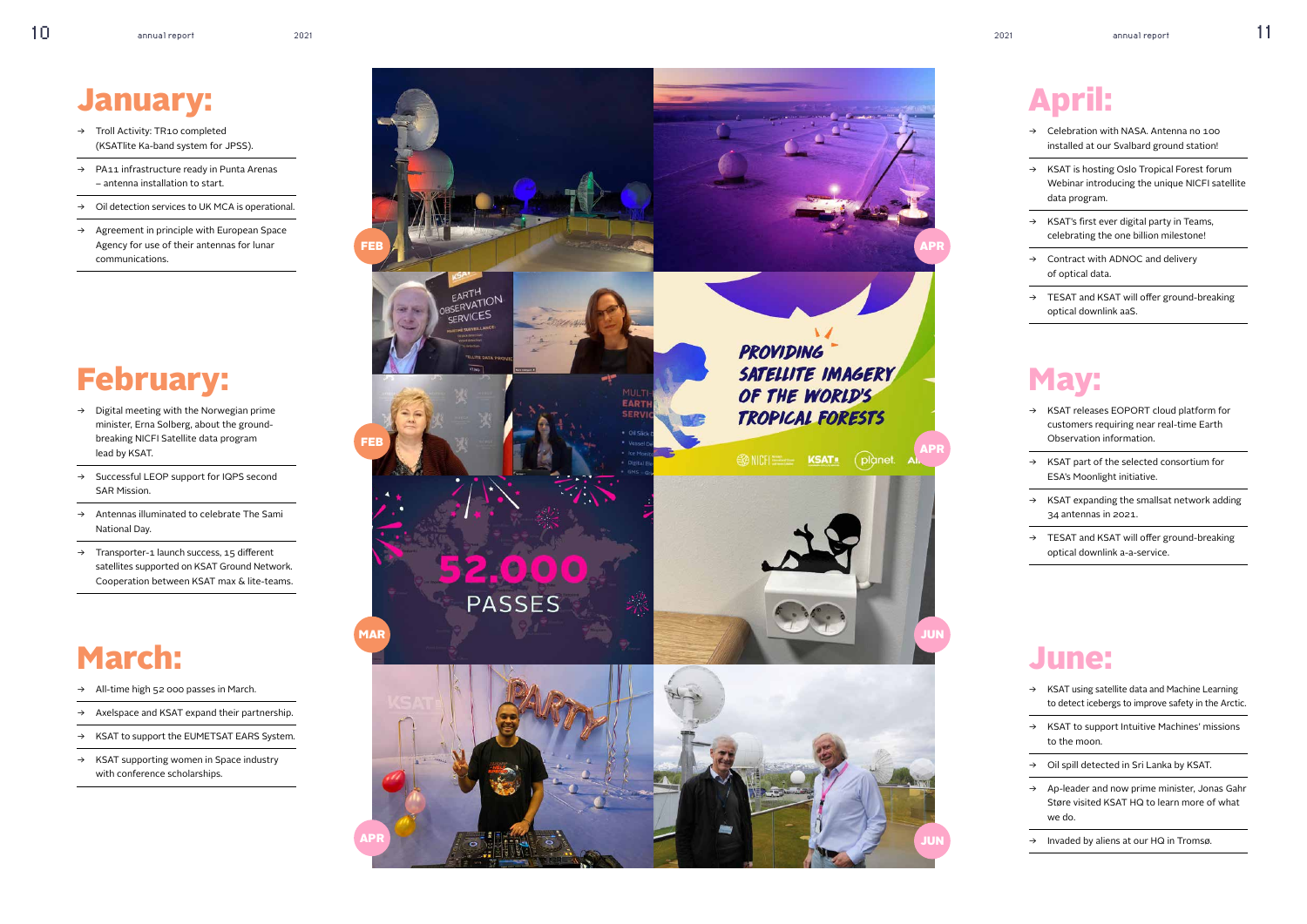## December:

→ Sidus Space selected KSAT to be the sole provider of ground stations services for their LizzieSat constellation.

→ KSAT and GHGSAT agreement on ground station services and use of greenhouse emissons data.

KSAT re-affirms the partnership with Microsoft's Orbital platform.

→ KSAT supported NASA sounding Rocket and the successful launch of CREX-2.

→ Christmas magic took place in our antenna park, where a Norwegian classic Christmas movie was shown for 300 people.

Visit by the Indian Ambassador regarding KSAT-ISRO cooperation.

- $\rightarrow$  KSAT is proud to be a founding board member of the DIFI Consortium, working towards an interoperable Digital-IF solution.
- $\rightarrow$  Explorers in the Greenland ice sheets navigated safely with updated satellite images from KSAT.
- → KSAT selected as the Smallsat enabler of the year, by Commercial SmallSat Spectrum Management Association.
- $\rightarrow$  The KSAT Nuuk antennas are operational.
- $\rightarrow$  KSAT partner with the city of Tromsø to promote establishment of a National Center for Earth Observation.

## September:

 $\rightarrow$  KSAT partners with Safran to investigate multiple-mission and multiple-beam active electronically scanning antenna ground stations .

## July:

- → Applying Deep Learning to combat maritime crime and increase safety for arctic mariners.
- → Global Forest Watch webinar hosted by KSAT and our partner Planet.
- → New KSATlite Ka-band antenna operational in our Antarctic Troll station.
- → 40 of the 88 small satellites launched on the Transporter-2 rideshare mission June 30, were supported post-launch by KSAT.

## August:

- → KSAT attending the 36th Space Symposium in Colorado.
- → KSAT continue to support Stoke Nature Center in Utah, and their effort to educate young people on nature and good stewardship.
- → KSAT Svalbard Station featured in the New York Times.
- → KSAT selected as a ground station provider to the NOAA SWFO program.
- → Significant increase of KSATlite services. More than 1 100 passes a day.
- → Agreement about Optical Nucleus network with ESA and DLR.

## October:

→ One year celebration of the NICFI Satellite Data Program, who aims to fight deforestation of the tropical forests with providing access to free satellite imagery.

→ KSAT employees from all of our offices joining the annual Pink-ribbon race in support of Breast Cancer awareness month.

→ KSAT attending IAC Dubai, presenting our ground network and Earth Observation Services.

→ Sony CSL successfully sent signals to the KSAT commercial optical ground station in Greece.

Supported four large oil spills.

## November:

→ Our Antarctica team landed at Troll ground station, ready to build 6 new antennas this short Antarctic summer season.

→ NanoAvionics and KSAT partner to enable end-to-end mission operations solutions.

→ KSAT takes a leading role in development of a new and integrated European optical ground station network.

→ KSAT Supporting Girl Tech Fest – an event dedicated to rise interest in science and technology for young girls.

SEP



NOV

**SAT**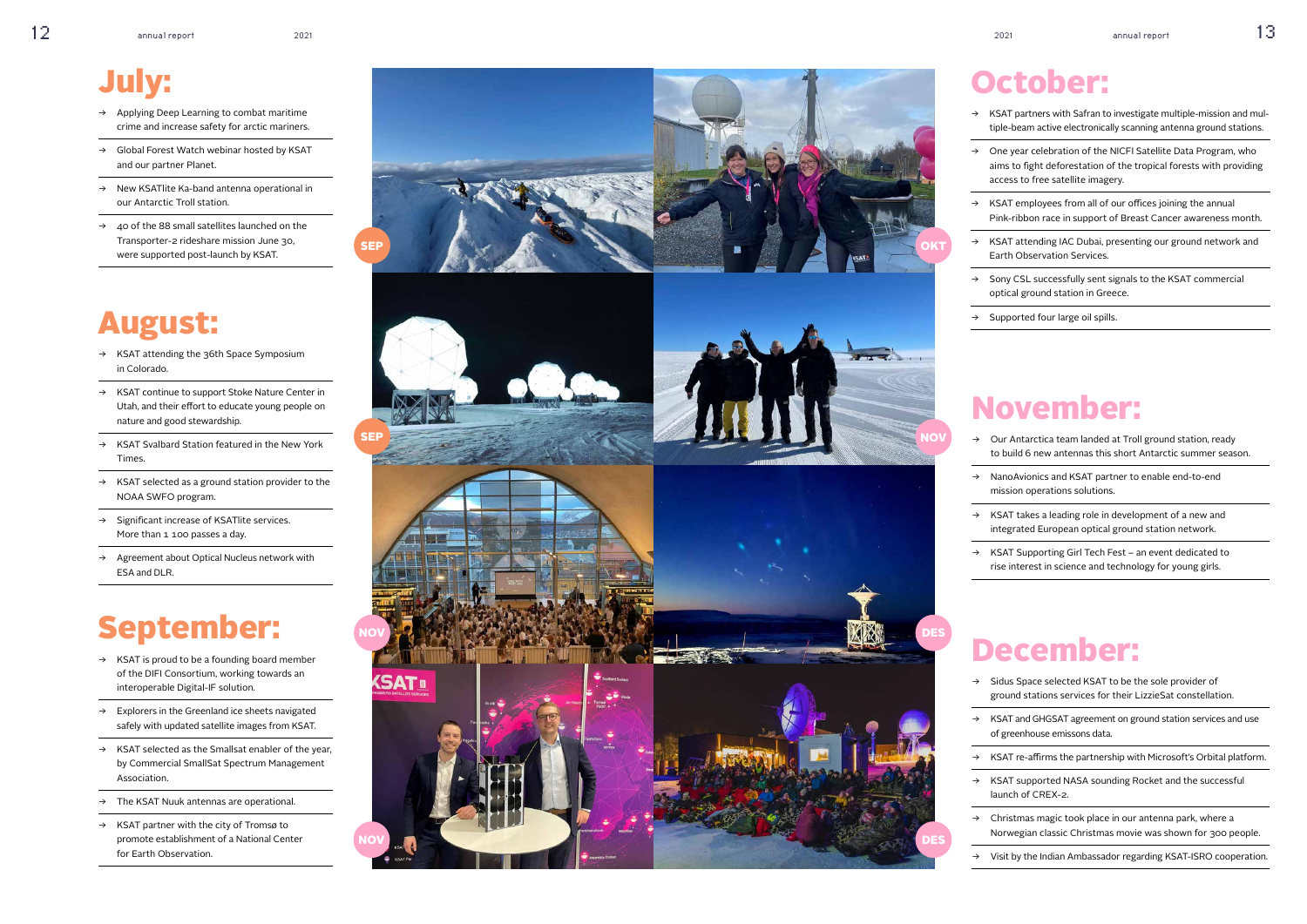#### **About KSAT**

Kongsberg Satellite Services AS (KSAT) supplies services for the operation of and acquisition of data from satellites, as well as for the applications of satellite-based information in global services.

KSAT has four wholly owned subsidiaries, KSAT Global, CSGSI (Canadian Satellite Ground Station Inuvik), a Canadian company, CSGSP (Chilean Satellite Ground Station Punta Arenas), a Chilean company and KSAT Inc., a US company. In addition, KSAT has activities at permanent establishments in several countries. Financial statement are consolidated numbers for the KSAT Group. KSAT Global owns the infrastructure at KSAT ground stations outside Norway.

KSAT is a world leader in its markets and has two business segments. Satellite Operations Services (SOP) comprise about 81% of revenues, while services based on satellite information, Earth Observation (EO), accounts for the remainder. KSAT activities comprise operation of ground stations for communication with satellites, reception and processing of earth-observation data in near real-time, and services associated with operative use of these data. KSAT focuses especially on marine applications.

KSAT headquarters are in Tromsø. KSAT operates 25 ground stations in various countries. Operations are controlled at the Tromsø Network Operations Center (TNOC), which is affiliated with group headquarters. KSAT has local offices in Svalbard, Oslo, Stockholm, and Denver.

During the year, the KSAT staff expanded by 59 to 295 employees at the end of 2021.

KSAT is owned 50/50 by Space Norway AS, a Stateowned enterprise (SOE) of the Ministry of Trade, Industries, and Fisheries, and by Kongsberg Defence & Aerospace AS (KDA), part of the Kongsberg Group ASA.

#### **Status**

KSAT is the world's largest supplier of services for controlling and acquiring data from polar-orbit satellites. The year 2021 has also been marked by the ongoing Covid-19 pandemic. KSAT operations has

run without service disruption through the pandemic. With customers located worldwide, travel restrictions have affected the way we work. However, expanded use of virtual channels has given us good arenas for connecting with customers and partners. Trough 2021, travel restrictions have also been challenging for planning and execution of technical maintenance and building new capacity throughout our network. KSAT has nevertheless continued to build extensive new capacity, as well as carried out planned and delayed maintenance through 2021, especially in the second half of the year. Antenna capacity increased in 2021, and by the end of the year, KSAT operated around 260 antennas and conducted 75,000 satellite contacts per month. KSAT supplies ground station services to the ESA/EU funded Galileo and Copernicus satellite systems. Around 82% of group revenues is outside Norway. Initiatives in the small satellite market have achieved good results. KSAT routinely delivers operative, near real-time maritime products relevant for ship, iceberg, and oil spill detection. Throughout 2021, KSAT has provided high-resolution satellite data for monitoring the world's rainforest through a contract with the Ministry of Climate and Environment. Surveillance of illegal fishing is an area of potential growth. KSAT has also launched new initiatives in 2021 with designing ground network for lunar relay satellites.

KSAT continues with a strong growth in both revenues and profit in 2021 compared to the previous year. Group revenues were MNOK 1,232, compared to MNOK 1,034 in 2020, an increase of about 19%. Parent company revenues were MNOK 1,201 compared to MNOK 1,015 in 2020, an increase of about 18%. Order Income was MNOK 1,277 in 2021. Sound and unique infrastructure (pole-to-pole), greater demand for services, and an effective organization are among the reasons for the positive development.

KSAT has long-term contracts with most leading space agencies as well as with key commercial actors. This stable client base ensures long-term operational capability. Consequently, KSAT can focus on continued growth, innovative improvements, and establishing new business segments.

### **Annual Report 2021**

Activities focus on expansion of the ground network with more ground stations, and the establishment of global, multi-mission, near real-time monitoring. KSAT's international leading position builds on its long operating experience, technical expertise, and cost-effective infrastructure, combined with unique geographic locations. Moreover, KSAT draws upon 20 years of experience in developing and supplying satellite-based services focused on maritime applications.

Work continues to improve the accessibility of data. KSAT now is the world's only company with internal processing capabilities for all operational radar satellites. KSAT seeks innovative solutions for establishing new services, focusing on the High North in general and on environmental monitoring in particular. KSAT cooperates with UnoSat, the United Nations satellite agency, and contributes to the use of satellite data in disaster and emergency aid activities.

KSAT has an active focus of the UN Sustainable Development goals, with specific follow-up of four goals: (9) Industry, Innovation and infrastructure, (13) Climate Action, (14) Life Below Water, and (15) Life on Land.

#### **Financial risk**

An appreciable part of KSAT's revenue is in US Dollars (USD) and Euro (EUR), which incurs exposure to exchange risk in ordinary business activities. The group aim for a minimal risk exposure, so that contracts is hedged against fluctuations in exchange rate through forward currency exchange contracts. KSAT has little interest risk, because the greater part of group debt is non-interest bearing, as well as because it has a corporate account arrangement that incurs only net interest for the group. This gives the group ample liquidity and freedom of action.

KSAT evaluates the credit rating of each new client and takes precautions if necessary. The credit risk is small for KSAT's largest clients. Clients and suppliers are evaluated to ensure that all activities comply with relevant rules for business ethics, anti-corruption, and general social responsibility.

#### **Operational risk**

KSAT is a service provider that depends on operational satellites and other technological equipment to download and process data from satellites. Failed launches, orbiting satellite malfunctions, or faults in KSAT antennas and other facilities may affect development. Operational income from TrollSat in Antarctica is particularly vulnerable to equipment breakdown and the like.

#### **Business risk**

Business risk is associated with changes in the primary market, escalating competition, and completive access to data from various satellites.

#### **Continued operation**

Continued operation is a presupposition for the Annual Accounts.

#### **Evaluation of cash flow**

In the cash flow analysis, cash and cash equivalents are entered as the net of bank deposits and shortterm debt to credit institutions in that these accounts are included in the corporate accounting system.

In 2021, the net cash flow from operational activities was MNOK 312, compared to MNOK 678 last year. For the parent company, net cash flow from operational activities in 2021 was MNOK 276, compared to MNOK 664 last year. The difference between the cash flow from operational activities and operating profit is mainly due to ordinary depreciations and reduced accounts payable. Net cash flow from operational activities was abnormally high in 2020 due to receiving significant advances from customers in 2020.

In 2021, total group investments amounted to MNOK 457. Of that total, MNOK 290 were investments in antenna systems and relates equipment, which contributes to increased ground network capacity. MNOK 167 is property investments, which is mainly related to the establishment of a new office space at the head office in Tromsø. Parent company investments amounted to MNOK 362 in 2021, of which MNOK 198 was investments in antenna systems and MNOK 164 property investments.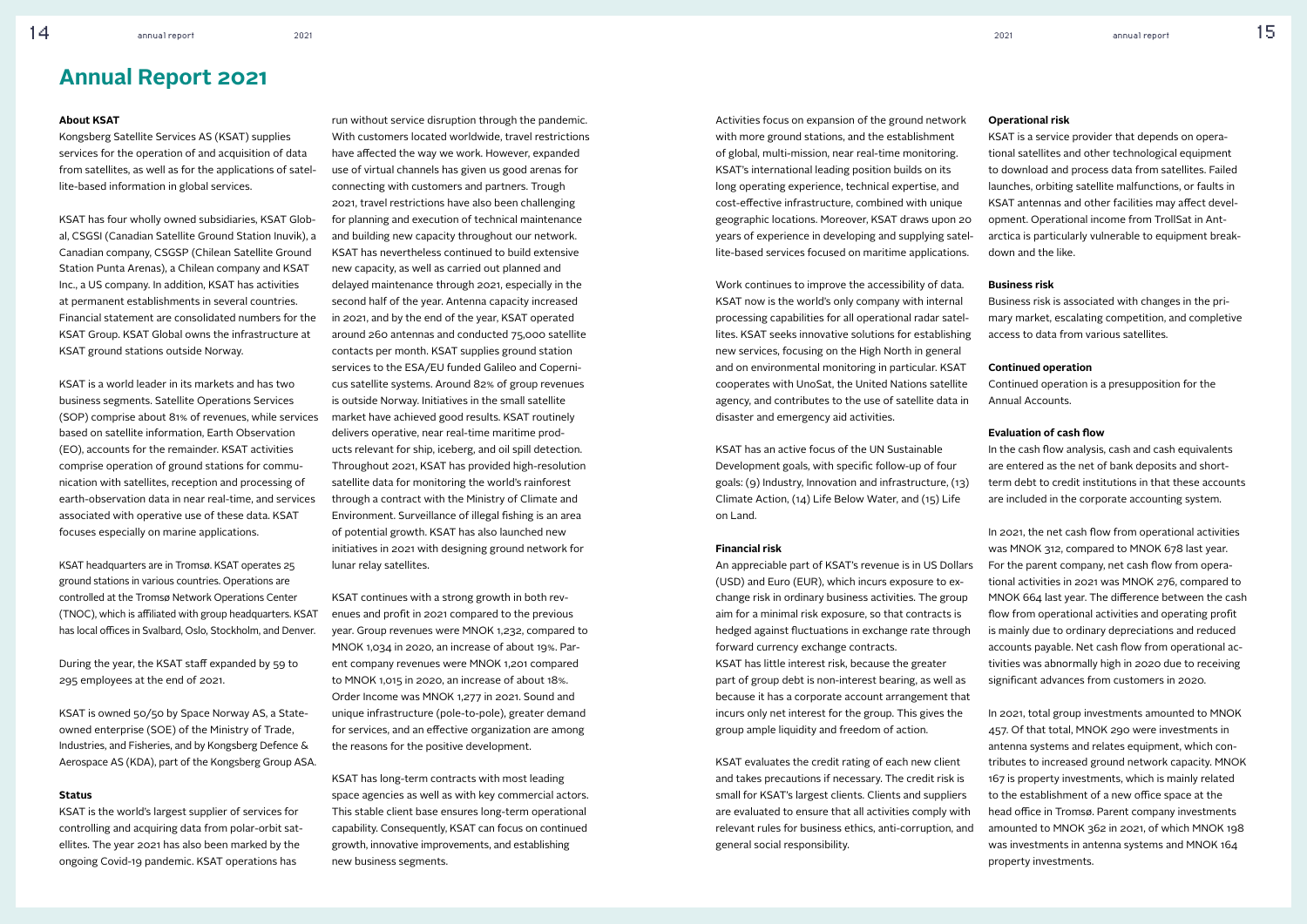Net cash and cash equivalents of the group decreased by MNOK 270 in 2021.

The parent company net cash and cash equivalents decreased by MNOK 295 in 2021.

Group cash and cash equivalents were MNOK 151 as of 31.12.21.

Group cash flow and liquidity are assessed as strong, despite a negative group working capital with MNOK 217,5 (MNOK -22,5), as KSAT has not utilized the available construction loan of MNOK 150 for investments in the new office building. The long-term loan will be executed upon completion of the building in Q1 2022. The group has a solid equity ratio of 59% (54%).

Cash and cash equivalents for the parent company amounted to NOK 230 as of 31.12.21. The parent company cash flow and liquidity are assessed as strong, despite a negative working capital of 252,9 (87,6). The parent company has a solid equity ratio of 57% (55%).

#### **Research and development**

Nearly 5% of annual revenues is invested in development of new services and technological solutions. Research and development costs are expensed in the profit and loss statement as incurred.

#### **Future development**

Demand for KSAT services is good, and growth is anticipated in all business sectors.

KSAT aims to secure existing and new data sources as well as to expand access to its own and other ground stations.

The Board anticipates continued KSAT growth. Focus will be on diversifying activities, globalizing services, and supporting maritime monitoring in the high north. Competition is increasingly keen, and there's price pressure in the market

#### **Sustainability and ESG**

KSAT shall represent a sustainable development with balance between economic results, value creation and environmental, social and governance (ESG) aspects. Sustainability and ESG are integrated into

KSAT's strategy processes. KSAT strive to support the UN Sustainable Development goals to help achieve a sustainable planet by 2030. KSAT has selected 4 Sustainability Development goals where we believe the company can contribute the most. The goals shall reflect KSAT as a responsible company; a respectful workplace with focus on human rights, corporate social responsibility, protection of the environment and technological innovation. Among other things, the group contributes to acquiring satellite-based earth observation data that is important for meteorology, resource monitoring and climate research in general.

KSAT emphasizes that values and ethical guidelines must be an integral part of the business. The employees and partners must have high ethical standards and comply with applicable regulations.

KSAT has, and will continue to have, a focus on anti-corruption and social responsibility. KSAT always strive to comply with applicable laws and regulations where business is conducted.

Reference is also made to the company's annual report on corporate social responsibility (CSR), available at ksat.no.

#### **Climate and the environment**

KSAT is actively working to establish alternative green solutions energy, particularly at the ground stations on Svalbard and Troll. These are the principal places where group environmental impact may be reduced the most. In 2021, KSAT has, among other things, installed solar panels at the ground station on Svalbard, which is now being tested.

No reported incidents related to environmental pollution in 2021.

#### **Work environment**

In 2021, the Working Environment Committee (AMU) held two meetings, of which corporate health services attended one. AMU consists of representatives of daytime workers and of shift workers in Tromsø and on Svalbard. It has 3 representatives from the management and 4 from the employees, of which 1 has observer status.

The AMU in KSAT deems the working environment to be safe, sound, and ensured. One workplace accident with minor personal injury was registered in 2021. The injury did not result in sick leave, but the employee's work was adapted for a few days. Sick leave amounted to 1,8%, of which 1.3% was short-term and 0.5% long-term.

#### **Gender equality and discrimination**

KSAT actively works to promote equality and prevent discrimination. The KSAT personnel policy aims to ensure equal possibilities and rights, and to hinder discrimination based on ethnic background, national origin, sexual preference, skin color, language, religion, beliefs, age, or gender.

The headquarters offices are facilitated to support people with disabilities.

KSAT management comprises of six men and one woman. The Board consists of one female and eight male directors. The employees have three representatives on the Board. The Board and management are aware of the expectations and measures for furthering gender equality within the company and on the Board. KSAT wishes to be seen as an attractive workplace and hence aim for arrangements that increase the proportion of women in technical positions as within management. By the end of 2021, 24,4% of KSAT employees were women, against 23% at the end of 2020. The proportion of women in part-time or temporary positions were 45% in 2021, against 27% in 2020. KSAT has a low share of part-time employees, so the gender-proportion naturally fluctuates. Of totally 426 weeks parental leave in 2021, against 187 weeks in 2020, 42% (74%) are used by men and 58% (26%) are used by women.

Mapping of gender equality and involuntary part-time work was carried out in 2021 and is presented in the company's annual report on corporate social responsibility (CSR), available at ksat.no.

#### **Corporate Governance**

KSAT is constantly working to improve systems and reporting processes to ensure a high level of transparency and to meet new reporting requirements.

#### **Statement of Annual Accounts**

The Board believes that the financial statement satisfactorily describes the group position at the end of the year. Financial position and liquidity of the group are strong, and the Board considers the group's equity to be satisfactory.

The Board is unaware of any situations not included in the financial statement that may affect the appraisal of the group's position.

#### **Allocation of profit in the parent company**

In 2021, the group profit after tax was TNOK 274,183. The parent company 2021 result showed a profit after tax of TNOK 274,277.

The Board recommends the following allocation of profit for KSAT AS:

| Total allocation of profit 274,277 |             |
|------------------------------------|-------------|
| To other equity 144,277            |             |
| Dividend to owners 130,000         |             |
|                                    | <b>TNOK</b> |

Tromsø, 31 December 2021 25 May 2022

#### **The Board of Directors of Kongsberg Satellite Services AS**

| Asbjørn Birkeland  | Eirik Lie           |
|--------------------|---------------------|
| Chairman           | Deputy chairman     |
| <b>Fven Aas</b>    | Tore Olaf Rimmereid |
| Board Member       | Board Member        |
| Harald Aarø        | Knut Myrvang        |
| Board Member       | Board Member        |
| Vidar Tyldum       | Gøril Bjørkmo       |
| Board Member       | Board Member        |
| Ole-Johan Mikalsen | Rolf Skatteboe      |
| Board Member       | President           |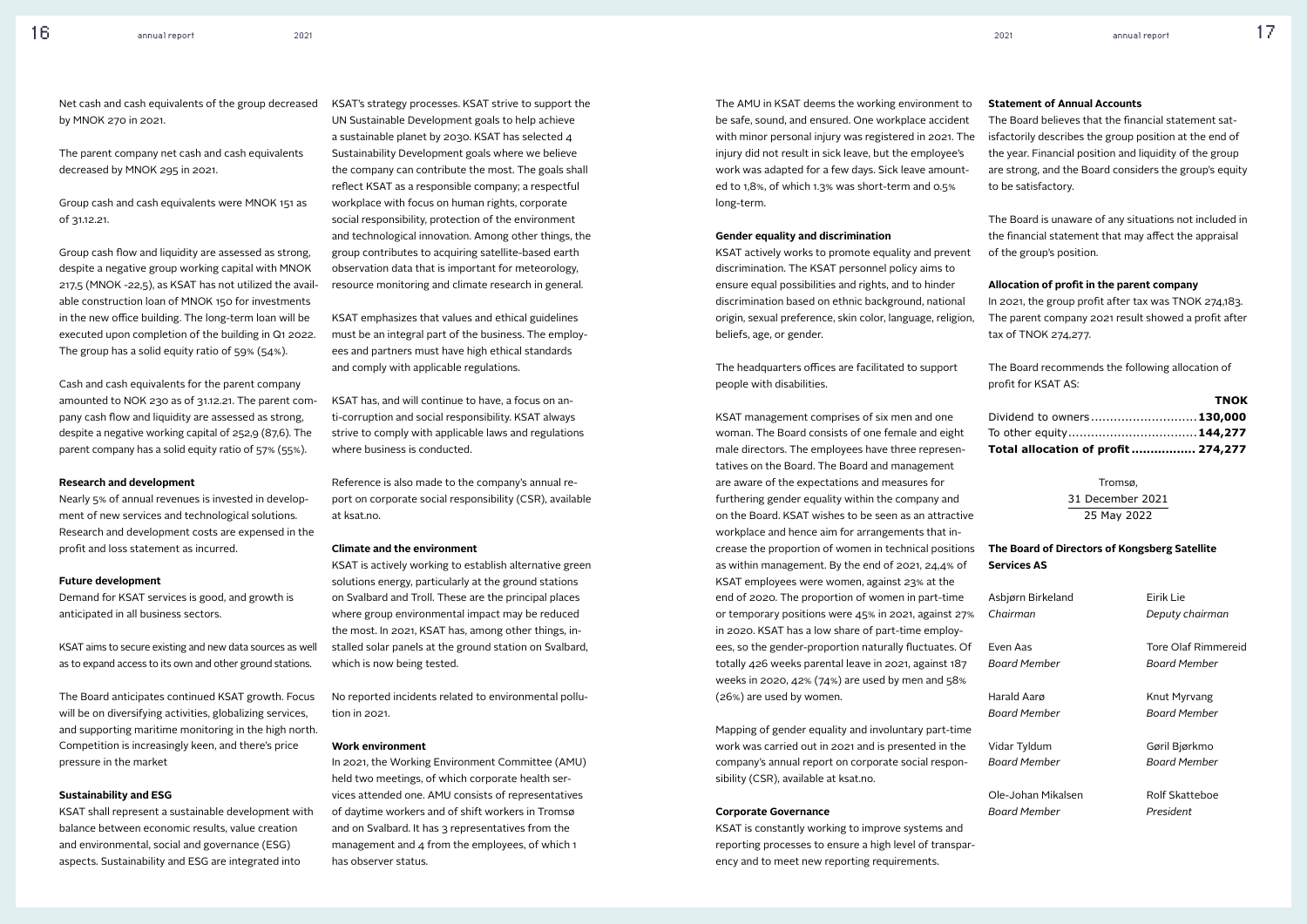#### INCOME STATEMENT 1 JANUARY–31 DECEMBER

|                               | <b>1000 NOK</b> | <b>1000 NOK</b> | Exch. rate 8,82 1000 USD | Exch. rate 8,82 1000 USD |
|-------------------------------|-----------------|-----------------|--------------------------|--------------------------|
|                               | 2021            | 2020            | 2021                     | 2020                     |
| Operating revenue             | 1 2 3 2 4 2 3   | 1033917         | 139 740                  | 117 232                  |
| Raw materials and consumables | 248 147         | 155 248         | 28 136                   | 17603                    |
| Personnel expenses            | 279 572         | 232 763         | 31 700                   | 26 3 9 2                 |
| Other operating expenses      | 229 407         | 222 311         | 26 012                   | 25 207                   |
| Depreciations                 | 137 595         | 118 320         | 15 601                   | 13416                    |
| <b>Operating profit</b>       | 337 702         | 305 276         | 38 291                   | 34 6 14                  |
| Net financial items           | (4845)          | (5010)          | 〔549〕                    | (568)                    |
| Earnings before tax           | 332857          | 279679          | 37741                    | 31712                    |
| Tax expense                   | 58 674          | 51998           | 6653                     | 5896                     |
| Net profit for the year       | 274 183         | 227 681         | 31089                    | 25 8 16                  |

#### STATEMENT OF CASH FLOW

|                                          | <b>1000 NOK</b> | <b>1000 NOK</b> | Exch. rate 8,82 1000 USD | Exch. rate 8,82 1000 USD |
|------------------------------------------|-----------------|-----------------|--------------------------|--------------------------|
|                                          | 2021            | 2020            | 2021                     | 2020                     |
| Earnings before tax                      | 332 857         | 300 266         | 37741                    | 34046                    |
| Taxes paid                               | (59682)         | (51892)         | (6767)                   | (5884)                   |
| Profitt/loss sale of fixed assets        | $-100$          | 1999            | (11)                     | 227                      |
| Depreciation and amortisation            | 137 595         | 116 321         | 15 601                   | 13 189                   |
| Change in accounts payable/receivables   | (7623)          | (6908)          | (864)                    | (783)                    |
| Change in pension plan liabilities       | 2882            | 739             | 327                      | 84                       |
| Change in other accrual items            | (94428)         | 317424          | (10707)                  | 35 992                   |
| Net cash flow from operations            | 311501          | 677949          | 35 3 20                  | 76870                    |
| Sale of tangible fixed assets            | 232             | 741             | 26                       | 84                       |
| Payments for aquisition of fixed assets  | (45699)         | (252 428)       | (51817)                  | (28622)                  |
| Loan to Group Company                    | O               | 0               | 0                        | 0                        |
| Paid dividend                            | (125000)        | (110000)        | (14173)                  | (12473)                  |
| Cash and cash equivalents at 1 January   | 421 128         | 104 867         | 47 750                   | 11890                    |
| Cash and cash equivalents at 31 December | 150862          | 421 128         | 17 106                   | 47750                    |

#### BALANCE SHEET AT 31 DECEMBER

|                                    | <b>1000 NOK</b> | <b>1000 NOK</b> | Exch. rate 8,82 1000 USD | Exch. rate 8,82 1000 USD |
|------------------------------------|-----------------|-----------------|--------------------------|--------------------------|
|                                    | 2021            | 2020            | 2021                     | 2020                     |
| <b>Assets</b>                      |                 |                 |                          |                          |
| Deferred tax asset                 | 30 938          | 29 4 23         | 3508                     | 3 3 3 6                  |
| <b>Operating Assets</b>            | 1 3 5 1 3 0 5   | 1031 290        | 153 220                  | 116934                   |
| <b>Financial Fixed assets</b>      | 56093           | 29 30 6         | 6 3 6 0                  | 3 3 2 3                  |
| <b>Total fixed assets</b>          | 1438 336        | 1090019         | 163088                   | 123 593                  |
|                                    |                 |                 |                          |                          |
| Receivables                        | 386 927         | 383 298         | 43872                    | 43 461                   |
| Bank deposits and cash equivalents | 150862          | 421 128         | 17 106                   | 47 750                   |
| <b>Total current assets</b>        | 537789          | 804 427         | 60978                    | 91 211                   |
| <b>Total assets</b>                | 1976 125        | 1894446         | 224 066                  | 214804                   |

### **Numbers and figures**

#### BALANCE SHEET AT 31 DECEMBER



|                                    | <b>1000 NOK</b> | 1000 NOK | Exch. rate 8,82 1000 USD | Exch. rate 8,82 1000 USD |
|------------------------------------|-----------------|----------|--------------------------|--------------------------|
|                                    | 2021            | 2020     | 2021                     | 2020                     |
| <b>Equity and Liabilities</b>      |                 |          |                          |                          |
| Share capital                      | 2000            | 2000     | 227                      | 227                      |
| Other equity                       | 1 170 574       | 1028624  | 132727                   | 116 632                  |
| Total equity                       | 1 172 574       | 1030624  | 132954                   | 116859                   |
| Other long-term liabilities        | 41 7 3 6        | 36936    | 4732                     | 4 1 8 8                  |
| Other short term liabilities       | 761815          | 826885   | 86379                    | 93758                    |
| <b>Total liablities</b>            | 803551          | 863822   | 91 1 12                  | 97946                    |
| <b>Total equity and liablities</b> | 1976125         | 1894446  | 224 066                  | 214804                   |

#### SHAREHOLDERS 31 DECEMBER 2021

|                                    | 100 % |
|------------------------------------|-------|
| Space Norway AS                    | 50 %  |
| Kongsberg Defence and Aerospace AS | 50 %  |